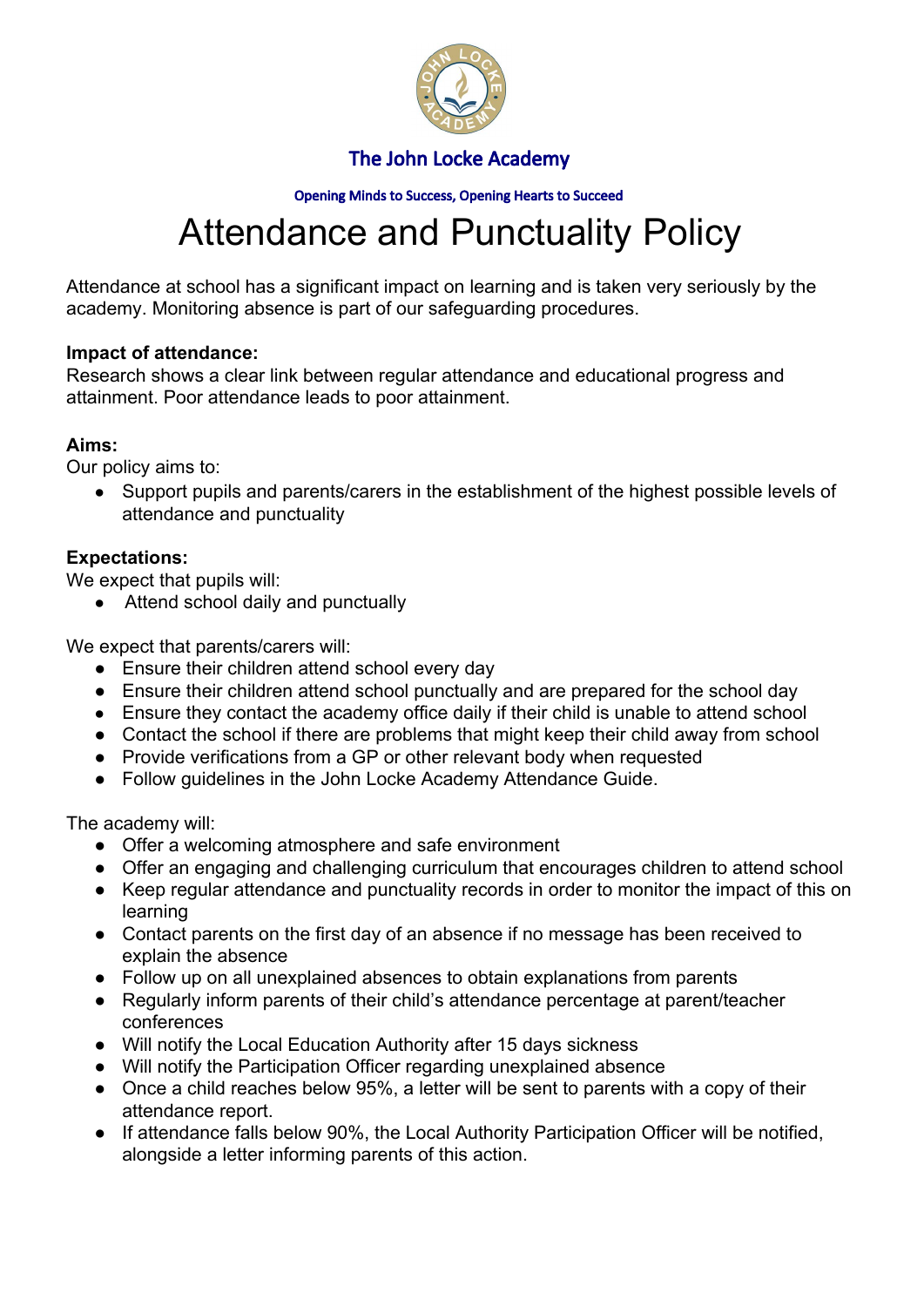

#### Opening Minds to Success, Opening Hearts to Succeed

#### **Punctuality and lateness:**

Punctuality is crucial. Lateness to school causes disruption to that individual's learning and to that of other pupils in the class.

- Our classrooms open from 8.50am to 9.10am for 'soft start'. The register is taken at 9.10am.
- Anyone arriving after that time will be recorded as late.
- Afternoon register is taken at 1pm.
- Lateness is monitored regularly. If a pupil is late regularly, a letter will be sent to parents informing them of their child's punctuality record. Parents will be informed that if poor punctuality continues they will be referred to the Local Authority Participation Team.
- Persistent lateness will be dealt with through meetings with the attendance manager and the principal of the academy.
- Referral may be made to The Local Authority Participation Team.
- Attendance and punctuality form part of a child's school report and will be passed on to future schools.

### **Celebrating High Attendance:**

- Assemblies
- Raffles the attendance dog in KS1
- Regular mentions in newsletters which are posted on the website
- Reports to governors
- Stickers for 100% attendance every half term
- Certificates for 100% attendance for whole year
- Display of weekly class attendance figures

#### **Types of absence**:

The Academy records children's attendance at school on a daily basis. Registration is taken at 9.10am for the morning session and 1pm for the afternoon session. Each session will be marked as authorised or unauthorised.

**Authorised** absences are mornings or afternoons away from school for a good reason such as illness, an unavoidable medical/dental appointment, emergencies or other unavoidable causes.

**Unauthorised** absences are those which are not considered reasonable by the Academy and for which no 'leave' has been given. Unauthorised absence can lead to sanctions/and or legal proceedings by the Local Authority Participation Team.

#### **Religious observance:**

Pupils may request leave of absence on days set apart by their religion for religious festivals. This will generally be 1 day for the day of the festival.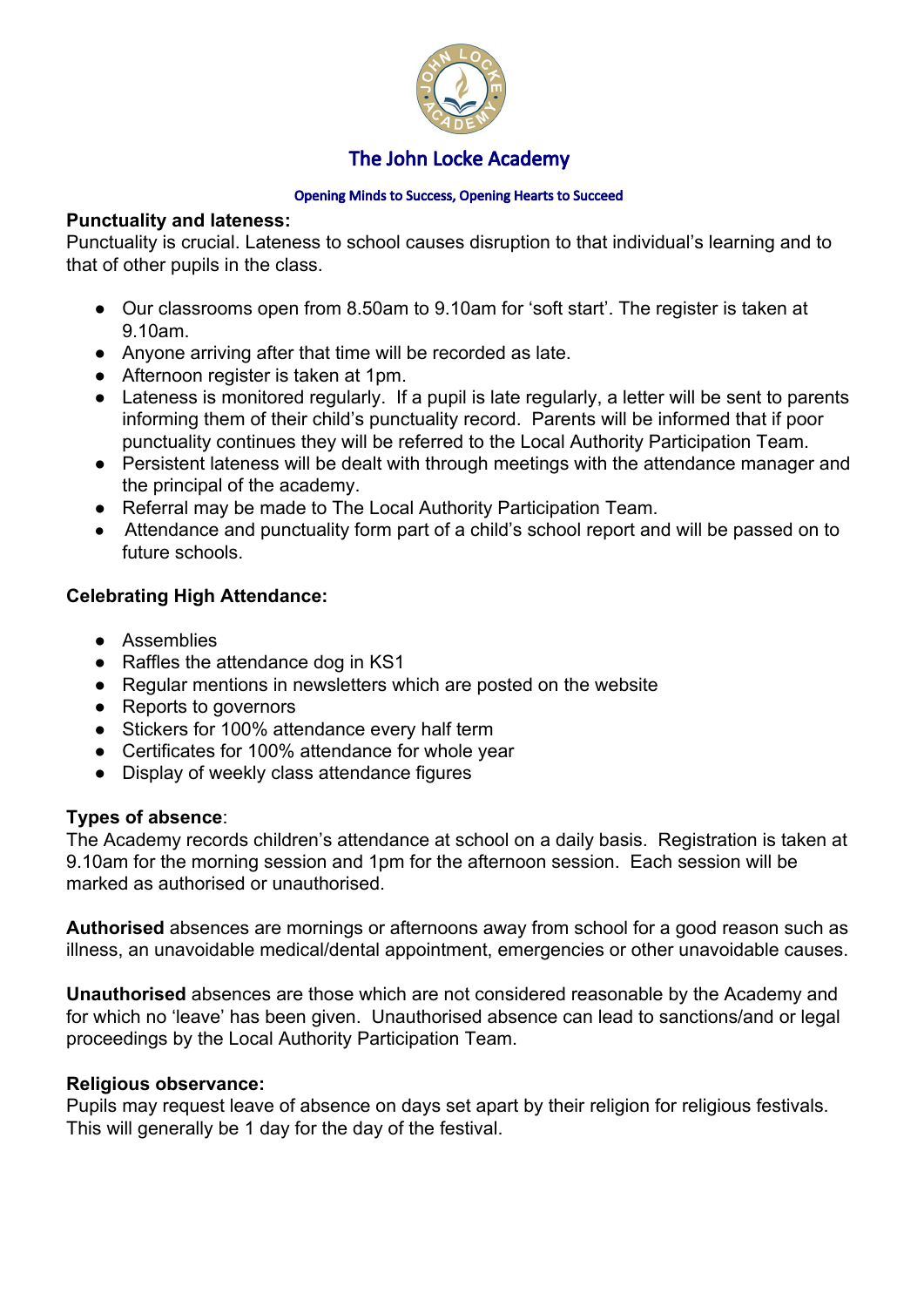

#### Opening Minds to Success, Opening Hearts to Succeed

#### **Absence due to illness:**

The following advice is given on the NHS website. [\(www.nhs.uk\)](http://www.nhs.uk/)

- A child with a minor cough or cold should attend school. If the cold is accompanied by a fever, shivers or drowsiness, the child should stay off school, visit the GP and return to school 24hrs after they start to feel better.
- Children with diarrhea and/or vomiting should be kept off school until at least 24hrs after their symptoms have gone. If it is a 'bug' this should be 48hrs. This is to ensure that, as far as possible, any bugs are contained.
- If your child has chickenpox, keep them off school until all their spots have crusted over.
- Skin rashes can be the first sign of many infectious illnesses, such as chickenpox and measles. Children with these conditions shouldn't attend school. If your child has a rash, check with your GP practice nurse before sending them to school.

If your child is unwell and unable to attend school, please inform the school office on 01895 590110 before 9.30am. If attendance is poor, evidence may be requested to support a child's absence.

#### **Medical Appointments:**

- Wherever possible, medical and dental appointments should be made outside of school hours or in holiday periods.
- If the event of an unavoidable school time appointment, written notification of medical/dental appointments must be given in advance to the school office with a copy of the appointment letter.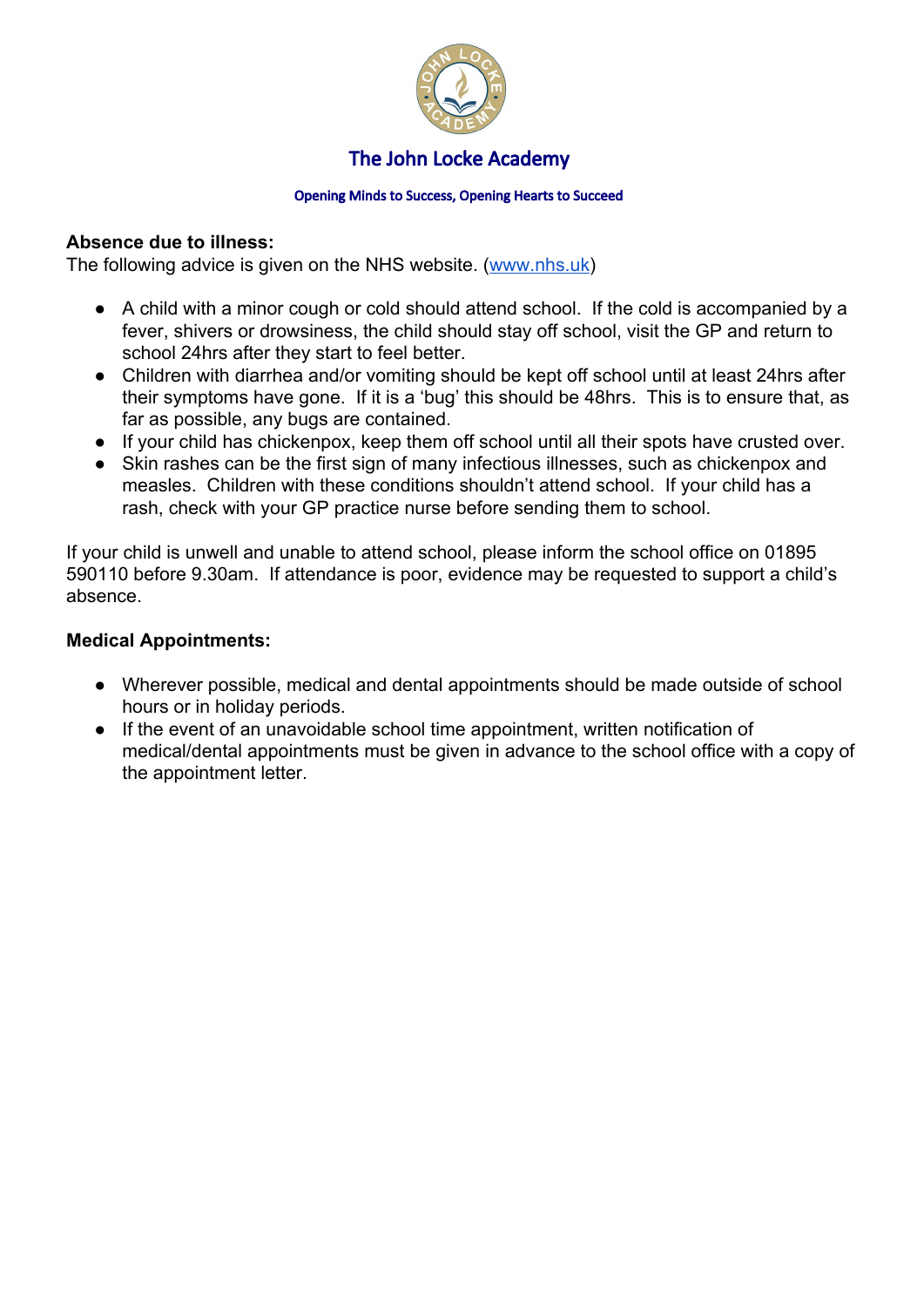

Opening Minds to Success, Opening Hearts to Succeed

# Absence from School

Children are required to attend school for 190 days each year. Absence from school may be necessary when your child is unwell, however prolonged absence can seriously impact on pupils' learning and progress. The table below demonstrates the importance of coming to school every day and the rewards and sanctions imposed.

| <b>Attendance</b><br>during one<br>school year. | <b>Equivalent absence</b><br>in days.                          | <b>Rewards/Sanctions.</b>                                                                                                                                                                                                         |
|-------------------------------------------------|----------------------------------------------------------------|-----------------------------------------------------------------------------------------------------------------------------------------------------------------------------------------------------------------------------------|
| 100% Attendance<br><b>Excellent</b>             | 0 Days Missed                                                  | Prizes given at end of school<br>year                                                                                                                                                                                             |
| 95%<br>Attendance<br><b>Satisfactory</b>        | 9 Days of Absence<br>1 Week and 4 Days<br>of Learning Missed   | If attendance drops below 95%<br>without good reason, a letter will<br>be sent to parents. This may be<br>referred to the Local Authority<br><b>Participation Officer</b>                                                         |
| 90%<br>Attendance<br>Poor                       | 19 Days of Absence<br>3 Weeks and 4 Days<br>of Learning Missed | At this point a letter will be sent<br>warning parents that attendance<br>has continued to decline.<br>Parents will be asked to meet<br>with the Attendance<br>Manager/SLT to see if the<br>Academy can offer further<br>support. |
| 87%<br>Attendance<br><b>Very Poor</b>           | 28 Days of Absence<br>5 Weeks and 3 Days<br>of Learning Missed | Attendance below 85% will<br>trigger an attendance panel with<br>SLT and an academy governor.                                                                                                                                     |
| 80%<br>Attendance<br><b>Unacceptable</b>        | 38 Days of Absence<br>7 Weeks and 3 Days<br>of Learning Missed | Attendance below 85% will<br>trigger an attendance panel with<br>SLT and an academy governor.                                                                                                                                     |
| 75%<br>Attendance<br><b>Unacceptable</b>        | 46 Days of Absence<br>9 Weeks and 1 Day<br>of Learning Missed  | If attendance fails to improve, a<br>referral will be made to the<br>Borough Participation Officer.                                                                                                                               |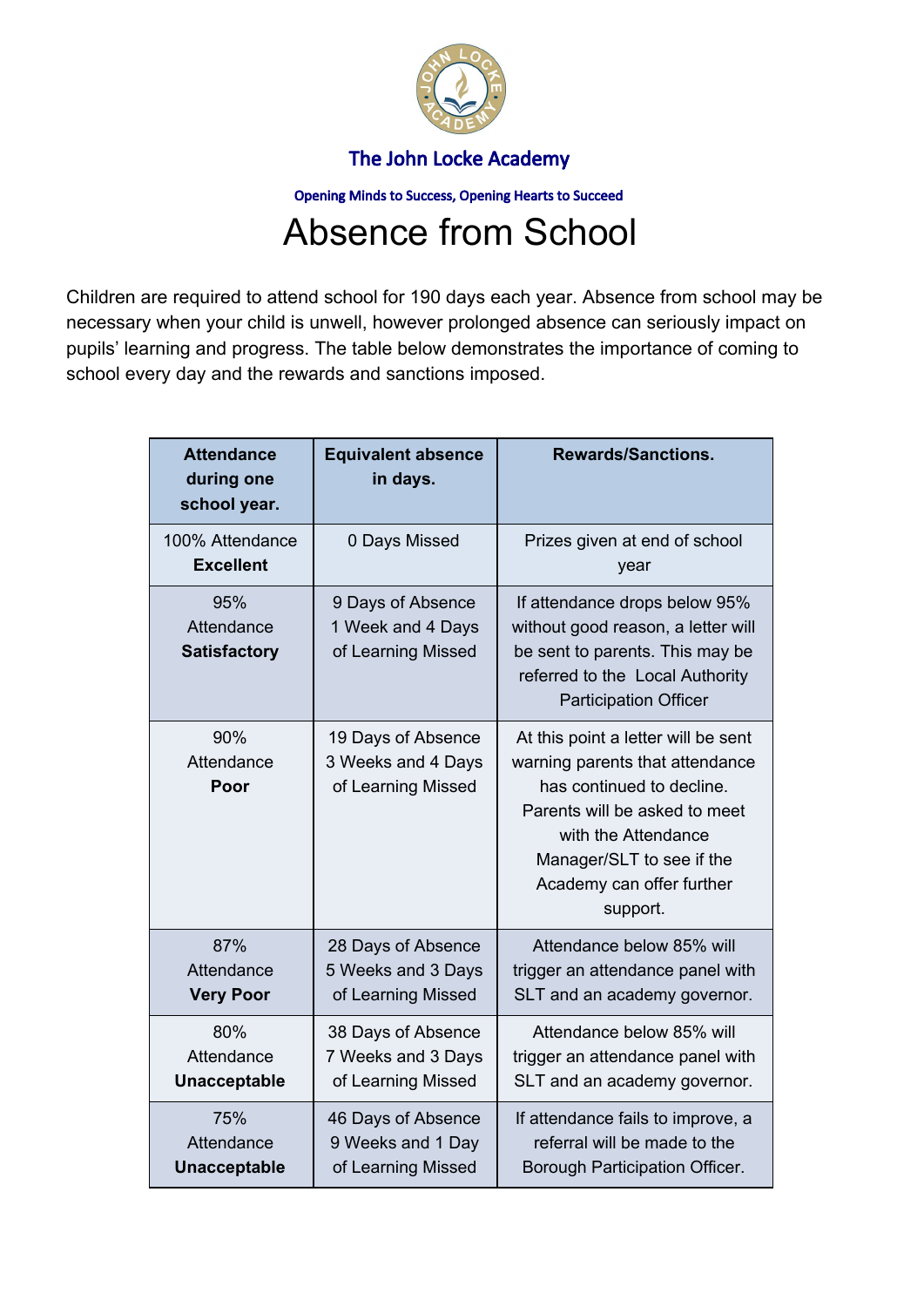

Opening Minds to Success, Opening Hearts to Succeed

# Exceptional Leave Policy

The 1996 Education Act section 444 states that parents are responsible for ensuring that their child(ren) attend school regularly and punctually. In an academic year there are 190 teaching days, leaving 13 weeks and 52 weekends where leave can be taken with no impact on teaching and learning for a child.

The academy's holidays and assessment periods are advertised on the website a year in advance. The London Borough of Hillingdon advises head teachers not to authorise exceptional leave requests in term time. The local authority also advises head teachers that pupils who have a record of poor attendance (less than 95%) should also not have exceptional leave requests authorised.

- Where possible, application for exceptional leave should be made at least 4 weeks before the requested date. An exceptional leave form, which can be obtained from the academy office, should be completed. The attendance manager and principal may wish to discuss the application with you. Documentation to validate the request may be asked for (flight details, invitations etc.)
- If leave is taken without prior authorisation by the academy, it will be recorded as unauthorised and the Local Authority Participation Officer will be notified.
- Travel arrangements **should not** be made without prior consultation with the academy.
- Periods exceeding the agreed length of exceptional leave will be deemed to be unauthorised. Evidence should be produced if the extension was for further exceptional circumstances.
- A pupil will be taken off roll if they are absent for 10 days after the agreed time.
- Parents who take an unauthorised holiday will be referred to the Participation Officer.

#### **Penalty Notices:**

The Participation Team can issue Penalty Notices for any unauthorised 'Exceptional Leave'. Penalty Notices can be issued to each parent/carer concerned. Please note that it will be per parent per child. Payment within 21 days of receipt of notice is £60 and £120 if paid after this period but within 28 days. If the Penalty Notice remains unpaid you will each receive a summons to Magistrates Court. If unauthorised leave is repeated the Participation Team may summons each parent to Court without a Penalty Notice being issued. There is a possibility of being given an Education Supervision Order if there are concerns about attendance.

#### **Pupils leaving during the day:**

During the day, academy staff are legally in loco parentis and therefore must know where the pupils are during the day.

- Pupils are not allowed to leave the premises without prior permission from the academy.
- Wherever possible, parents should try to arrange medical and other appointments outside of school time.
- Parents are required to confirm in writing, by letter or email, the reason for any planned absence, the time of leaving and the expected return time.